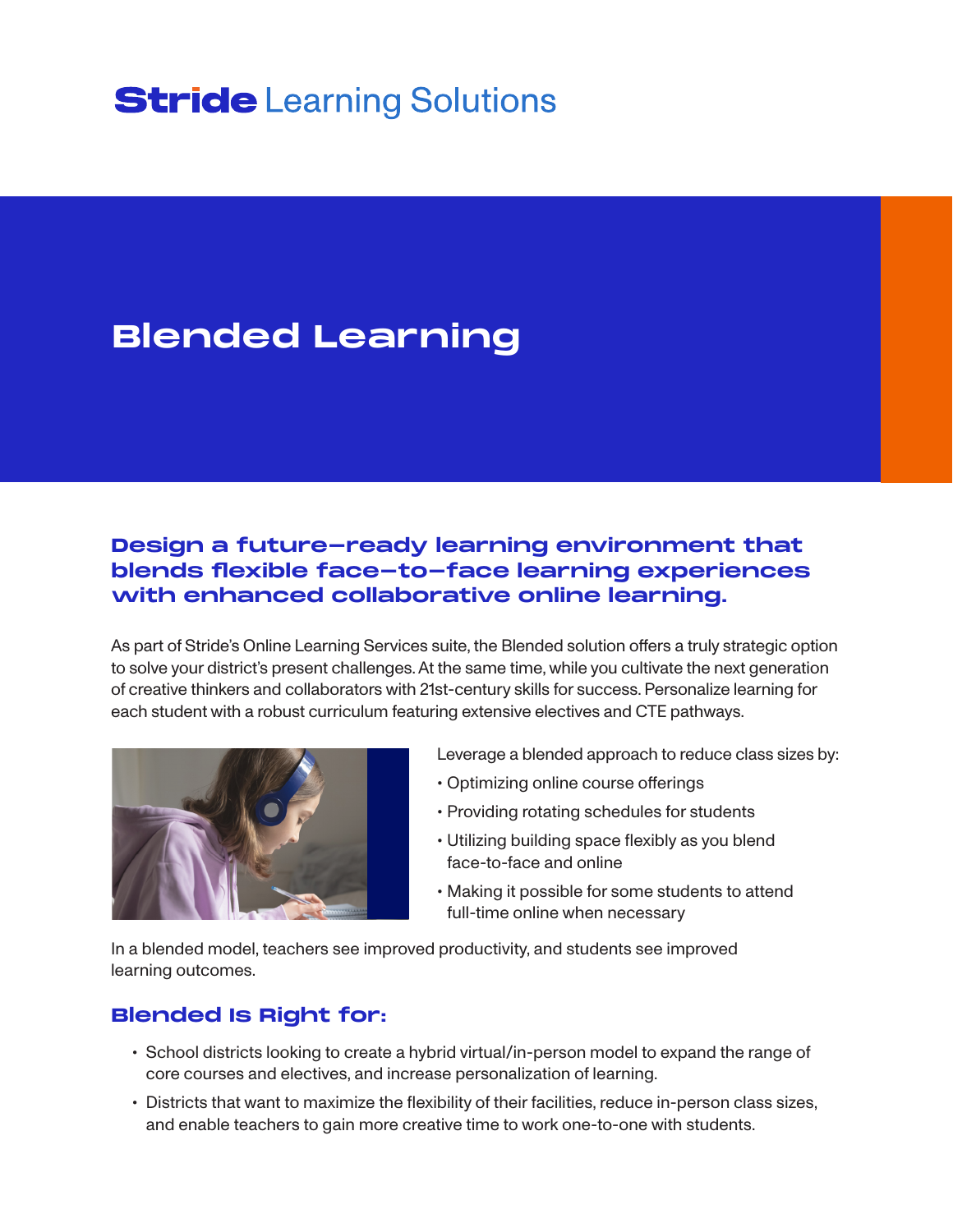

## **How It Works:**

#### **A Choice of Curriculum**

Build your curriculum library with Stride Learning Solutions' comprehensive course catalog, CTE pathways, your own content, or third-party content—all on one platform.

#### **Access to Integrated Digital Tools**

Enrich your online learning environment with Big Universe™, our digital library of more than 20,000 eBooks; Stride Skills Arcade, our rewards-based adaptive learning tool that motivates students to mastery through games; and collaborative tools for CTE that support project-based learning and networking with industry professionals.

#### **Leverage Stride's Scalable Platform**

Easily integrate our digital content and platform into your district's infrastructure. Make it easy to give administrators, teachers, and students a unified view.

#### **A Choice of Your Teachers or Ours**

Help your teachers adapt to online instruction with onboarding assistance and 24/7 live support or leverage our certified teachers as a short-term or long-term option to fill gaps.

#### **Researched-Backed Digital Curriculum**

- More than 350 courses
	- Core subjects
	- Electives
	- CTE
- Supplemental tools, including the Big Universe digital library and Stride Skills Arcade adaptive learning software
- Aligned to most state standards for Math and ELA
- A built-in customizable daily schedule that allows teachers to track attendance and engagement
- Live virtual collaboration platform built just for education